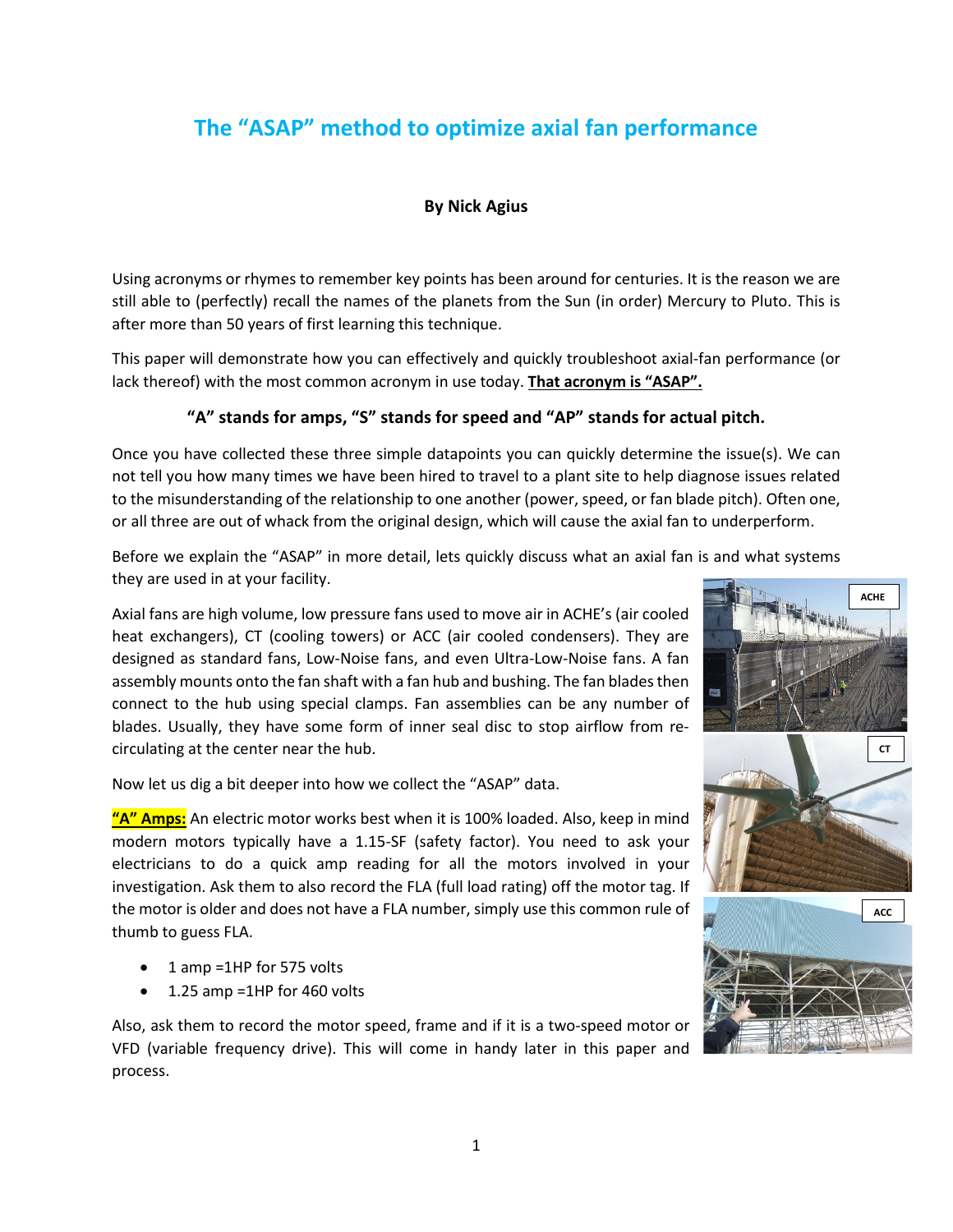2

**"S" Speed:** There is an old myth amongst plant personnel that you only need to use amp-draw to pitch fan blades correctly. **This method is untrue and dangerous**.

Speed is a big part of this equation. It is extremely easy to lower fan performance using out-dated rules

of thumb like this. One needs to have the proper skills to read a fan-curve to set the best maximum target pitch. Think of each separate cooler (at your facility) having its own personality. **One size does not fit all** when it comes to axial fans, motors, and drive systems.

To check speed, do not waste time with a strobe light or tachometer. Measure the two pulley sizes, which can be done with a tape measure under the belt guard while the fan is running. It is a good idea to double check your findings with a BOM or equipment file.

If you have a gearbox, note the ratio on the gearbox tag or the OEM specification sheet. Once you have the proper drive ratio, divide the motor base-speed by this ratio to get fan speed. If you know the fan OD (outside diameter) multiply the speed by circumference to get fan blade tip-speed. API suggests not going over 12,000 fpm but often for Low-Noise fans we can see fan speeds as low as 8,000 fpm. We have discovered extremely dangerous fans running over 16,000 fpm by this simple speed check. We have also discovered fans running backwards and far too slow. Speed is a major part of any axial fan's performance.

The modern fan designs seem to be running much slower due to everyone trying to keep their plant noise to a minimum. This is creating even more fan related issues. If the OEM tried to use a standard fan but cheated with a lower speed, to meet a stricter noise specification, then they have done you (the end-user) a major disservice.

If the noise specification is low, you need to intelligently design Low-Noise or even Ultra Low-Noise fans. These special fan systems have wider fan blades and more blades/assembly, so the fan is statically efficient at lower tip speeds like 8,000 fpm or even lower. We cannot always blame the OEM's for this design issue. End-users need to do a better job writing proper specifications when noise is a concern. The OEM is under great pressure to try and win orders (on lowest cost) yet meet the specification provided by their customer. In the end you get what you paid for.

**"AP" Actual Pitch:** This is the only task in the "ASAP" method that requires the fan to be shut down and locked out. Ask your MW's (Millwrights) to log the fan blade pitch (angle) for each fan blade in the fan assembly using a digital level.

The reason we check them all and not just one is this: If the blades are not all within +/-.5 deg of each other (on the same fan assembly) this can be a cause of system vibration, which leads to other major issues.

Be sure to use the fan manufacturers manual so your MW's know where to take this pitch reading on the blade. Often this simple point gets missed, resulting in misinformation, which you cannot afford to have at this stage. Fans are often overpitched due to the rule of thumb mentioned in the above section, so this is a key data point to help you find quick solutions.







**Inlet Bells add efficiency, lower noise**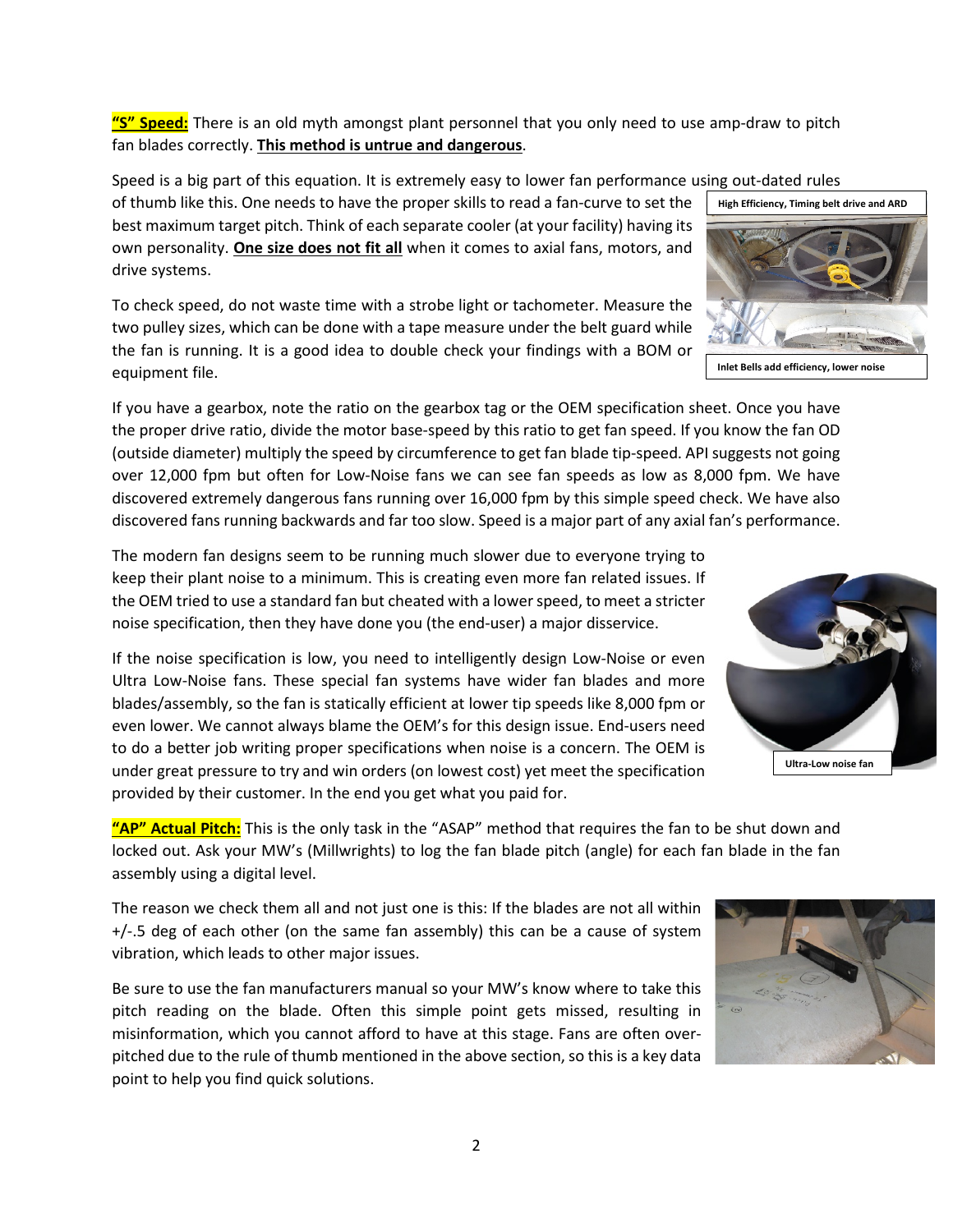### **Now that you have gathered your "ASAP" data, what do you do with this information?**

The best way to answer this question is by also gathering the OEM fan specification sheet from your equipment files. If you do not have this, contact the OEM of the system, and request this data. If they are no longer in business contact the actual fan manufacturer. If they are no longer in business, you need to contact someone with unique skills and experience to be able to reverse engineer the system based on your "ASAP" data.



### **What other things should be considered?**

The "ASAP" data points above are a good start (for the axial fan) but there is so much more to consider, which is, the whole system around the fan. There is an informative technical paper that was published in Hydrocarbon Processing Magazine that goes into the system in more detail if you have an ACHE.

### **Here is a URL to this paper** [Optimizing-ACHEs-Hydrocarbon-Processing-Agius-2006-English-Rev-2020.pdf \(thefanguy.ca\)](https://thefanguy.ca/wp-content/uploads/2020/10/Optimizing-ACHEs-Hydrocarbon-Processing-Agius-2006-English-Rev-2020.pdf)

Here are a few quick additional factors/questions, that effect cooler performance for ACHE's

- Clean fin tubes (they need to be cleaned yearly at a minimum)
- Fouled fin tubes (external or internal)
- What style of fin tube do you have now \*
- Holes and gaps in fan box (which reduce static efficiency of the cooler)
- V-belts are <93% Eff, they slip and reduce speed/airflow/cooling
- Timing belts are 98%, no slip
- Are there any Inlet Bells
- Poor tip clearance (API has specification for this)
- HAR (hot air recirculation) issues, easy to solve harder to detect (See TheFanGuy web site videos)
- Fan shaft bearings (are they heavy enough to meet API Minimum for L10 life)
- Did the OEM design everything correctly? It is also quite common that the OEM did a poor job designing the mechanical parts in the first place. You cannot imagine how many times we have caught errors made by the cooler OEM's. For example, on belt drives where they design the motor pulleys smaller then NEMA recommends. This negatively effects the motor bearing loads and overall belt life cycle

**Airflow testing axial fans:** If you feel your fan is not moving the air as designed by the OEM you can hire a skilled contractor to test airflow and system performance. Here is a good YouTube video showing the proper way to test axial fans.

#### **Airflow test** <http://youtu.be/bajuRQQzvVI>

If you want to perform your own "quick test" using your work-glove, here is a great video link to see how to achieve this simple task. This is not meant to replace a full airflow test, but it is remarkably effective in finding an underperforming fan without any extra cost or permits needed. If the fan does not hold your work glove on the bottom screen (at full speed), then you perhaps have an "ASAP" issue.

**Using work glove to test axial fans** <https://www.youtube.com/watch?v=WABjlaj-Xu8&feature=youtu.be>





3

(\*) to better understand all the different types of fin tubes available, read this paper [HP-9 Specify the right fin... \(chartindustries.com\)](http://files.chartindustries.com/hudson/Specify-Fin-Type.pdf)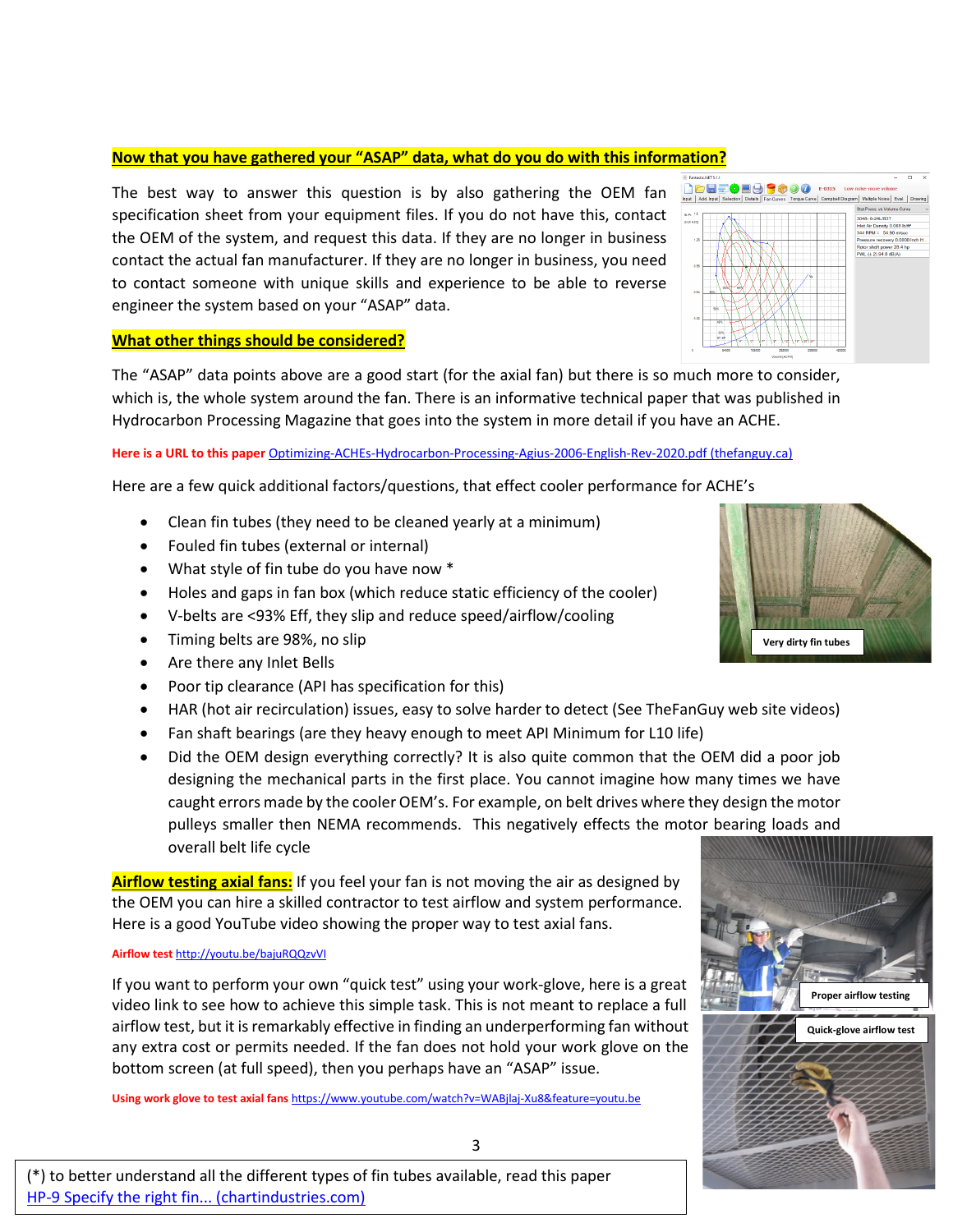4

**Winter air and your axial fan:** We would like to make this one last point as it is extremely critical but gets overlooked all too often. Winter air is heavier, so it requires more HP to push your axial fan versus summer ambient air. In the winter, you need less cooling (typically) as the ambient is much cooler. Conversely, in summer we need maximum cooling due to a higher ambient air temperature.

The OEM uses the hottest summer ambient to build the cooling system (see their specification sheet). So, the OEM must install a larger motor then is needed at that summer ambient (for winter air). This is also dedicated to the OEM by an outdated API requirement. In a perfect world API would specify VFD's on all fan motors, so this larger motor would not be required. But we can now take advantage of this fact on older coolers with extra HP to use up. Install VFD's and push that larger HP in summer when you need the extra cooling.

If we set the fan blade pitch in the summer to load the motor 100%, we would get the absolute best cooling for that summer, but what happens in the fall when the air gets colder? We would need to either change speed or pitch or have a larger motor for the heavier air.

## **This requires some extra thought.**

**Speed change:** Three ways to change speed are VFD's (variable frequency drives), two-speed motors or change the small motor pulley twice a year.

Any one of these ways allows us to have a more aggressive year-round blade pitch to maximize summer cooling yet dealing with the heavier winter air a few months of the year.

Modern VFD's are the way to go for lower noise and power savings. It is best to specify for 100% VFD's so all fans are adjustable. This way you can max-out your motor FLA in summer which can positively impact your airflow by ~5% and simply turn the speed down in winter when the cooling is not (typically) needed, but the air is heavier.

OEM's must follow an outdated thought-pattern that suggests you need to design with a higher HP (then needed in summer), so you have enough power in reserve for the few winter months, with one yearround pitch. This concept will never use up 100% FLA in summer (when you need the most cooling). This is more of an issue for our colder Canadian winters then if you were closer to the equator.

If you install VFD's this issue goes away, as you can just pull back the speed in winter and at night when the air is cooler, reducing noise and save on power costs.

**Pitch change:** One way to change pitch while the fan is running is by using a special AV (auto-variable) fan

hub. This is older technology developed many decades ago. If you have AV hubs in your system now, then check to see if they are working. They are expensive to repair or replace. If they are not working, then it is best to convert to a standard fan and VFD. AV hubs are still available from most fan vendors, but the higher costs are not worth it. They also double the weight of the fan assembly.

The last option, which is much less desirable due to the time it takes, is to mechanically change fan blade pitches twice a year (spring and fall). This practise was more common decades ago, but now with safety protocol and permits

required to do any work, this is just not cost effective. If you have one lone fan on a system that is easy to get to like an engine-fan, then this method is still a good option. Engine-fans tend to freeze-off in winter





**VFD drive controls fan speed**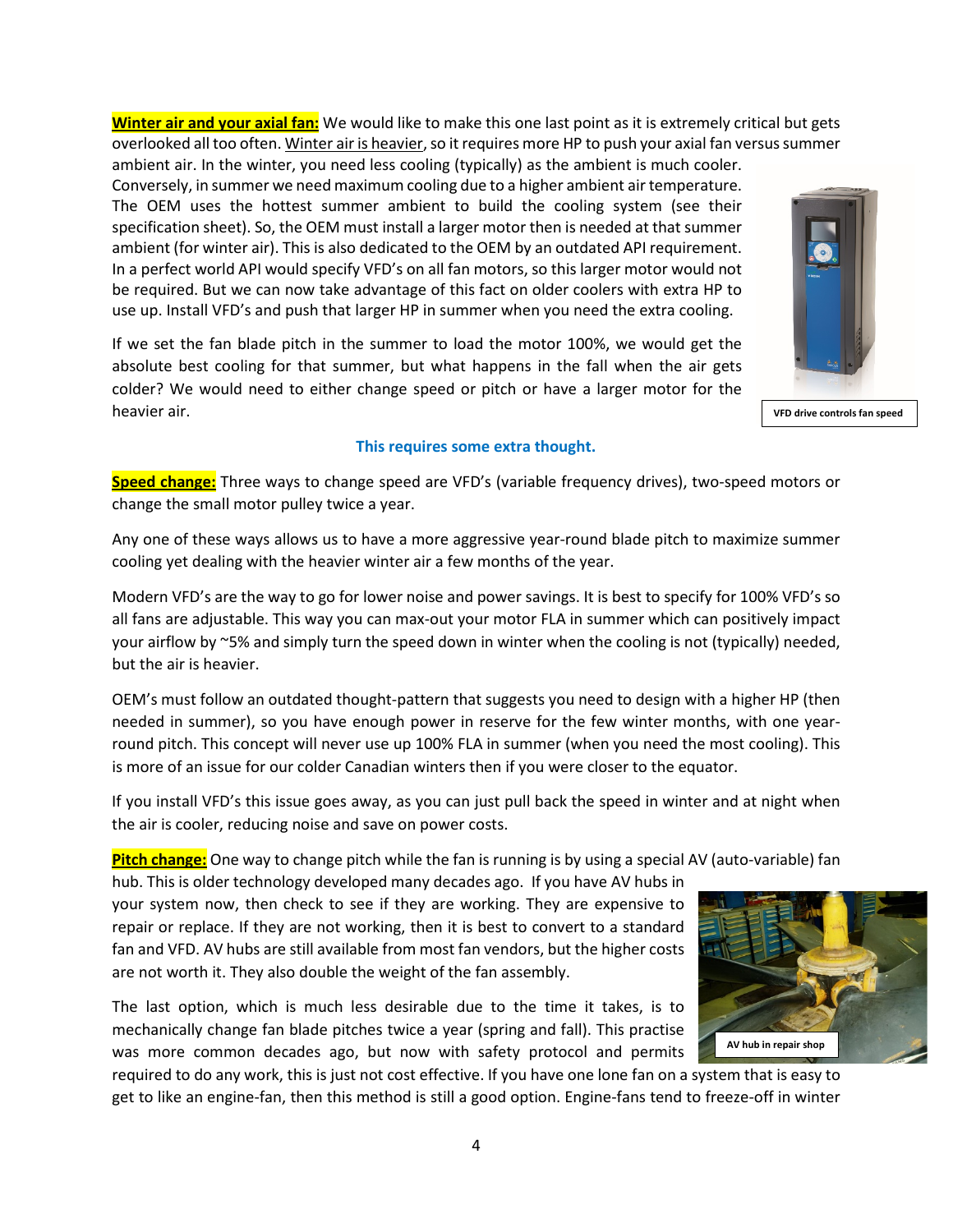with too much cooling, so adjusting fan blade pitch also saves energy from the engine when the cooling is not needed.

All these above points are also well documented on TheFanGuy web site under FAQ. [www.thefanguy.ca/faqs/](http://www.thefanguy.ca/faqs/)

**Caveats:** As always, there are exceptions, so we need to state them.

The above applies to FD (forced draft) systems in non-winterized coolers with no form of VFD or AV or two-speed motor.

If you have an ID (induced draft) system, the fan is not seeing outside winter air. It is moving the warmer air exiting the fin tubes, which is much warmer (less dense). A wet CT is typically an ID system, so again, the ambient is not always the outside ambient air.

The same goes for a properly winterized system (when it comes to ACHE's) with properly functional louvers (top, side, and internal). Often in winter these systems get very warm inside. Most of these winterized units have extra heaters inside the cooler. So, the fans will not be moving colder winter air.





### **Conclusion**

In conclusion, the next time you need to troubleshoot any axial fan performance issue(s) at your gas plant, refinery, or chemical facility, **use the "ASAP" method** before you spend money hiring consultants or EPC's.

All axial fans are not created equal. Some are more efficient than others with less moving parts and less maintenance. OEM's place the lowest cost parts into your system, so develop your own general specification so you only spend money once. This way you do not waste resources and time trouble shooting a poorly built system.

# **References**

Robert Giammaruti, "Performance improvements to existing air-cooled heat exchangers", CTI institute paper, February 2004

Nick Agius, "Optimizing air-cooled heat exchanger performance", Hydrocarbon Processing magazine, July 2006

Charles Taylor, "Maintenance of ACHE", May 2005

Hudson Products Corp, "The basics of air-cooled heat exchangers", September 2000

Robert Monroe, "Minimizing fan energy costs", Chemical Engineering, May 1985

Nick Agius, "By the numbers-case study on power savings", Communicator Magazine, July 2014

Nick Agius, "Optimizing belt driven axial fan systems safely", IMPO Magazine, August 2017

Sam Chapple & Stan Mchugh, Specify the right Fin type for ACHE", Hydrocarbon Processing magazine, September 1999